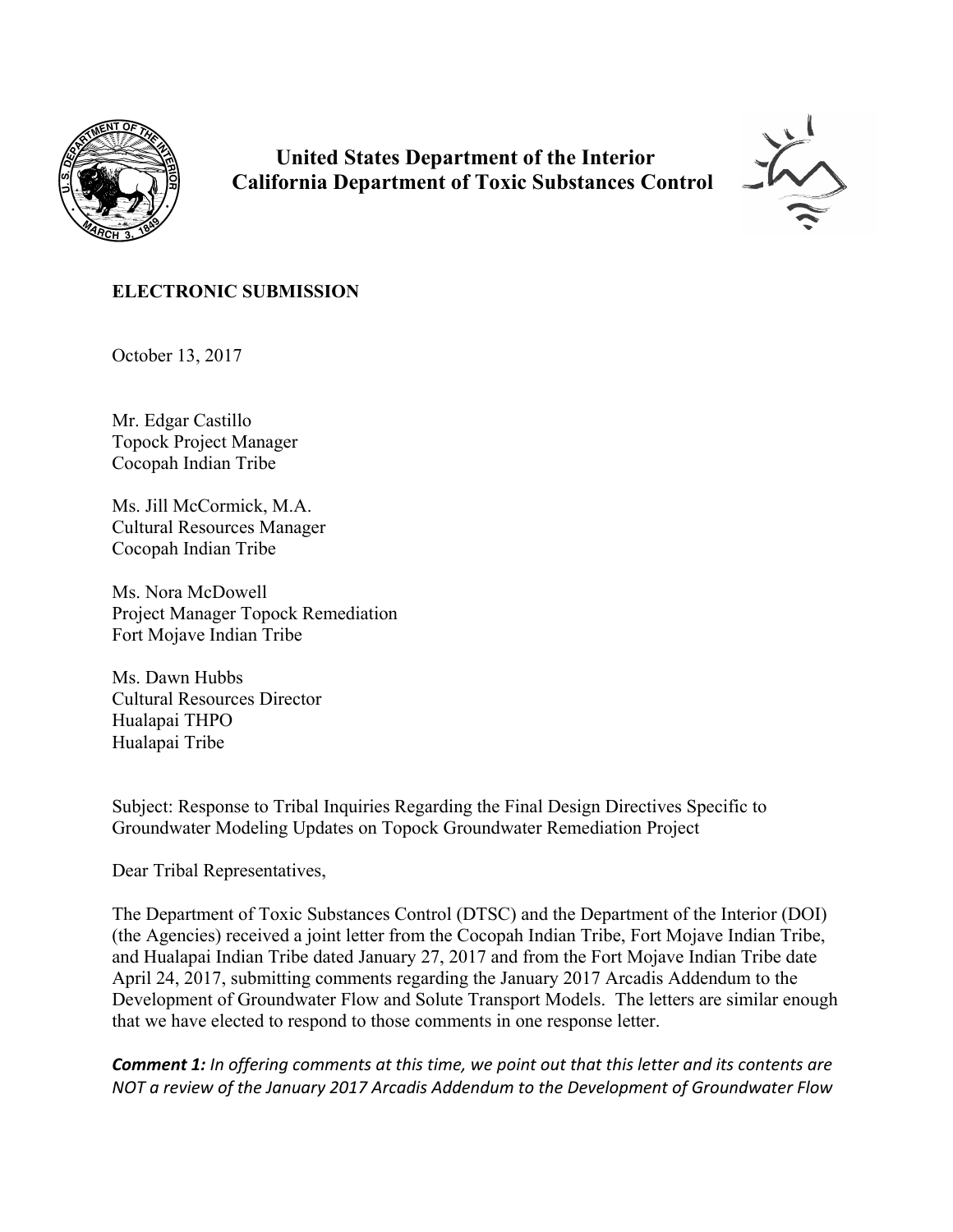*and Solute Transport Models. However, we believe it is important to comment on some remaining issues that are still of concern.* 

**Response:** The Agencies have prepared responses to the comments received. These responses represent our current positions on the various topics.

*Comment 2: First, outside of the immediate plume area, we believe that both conceptual and numerical model uncertainty still remains high, especially beneath the Colorado River and immediately east of the river, in Arizona. Though Arcadis updated and re-calibrated the model, we believe the calibration to localized (plume area) steady-state groundwater levels produces a highly non-unique solution. As such, many alternate combinations of model input parameter values and model boundary conditions can produce equally well-calibrated results. This nonuniqueness produces high uncertainty in model predictions, particularly outside of the immediate plume area.* 

*Comment 2a (Fort Mojave Comment 1): Additional calibration points added to the model as part of the addendum development, outside of the immediate plume area and in AZ, improve the overall reliability and usefulness of the model. This is especially relevant in the expanded area of the remedial infrastructure across the river within AZ and will be helpful to evaluate pumping influences on the AZ side, in order to substantiate the viability of a remedy injection water source. It is critical to the effective and timely progress of the remedy that the source of injection water is not interrupted or lessened. A timely and effective remediation is of key importance to the Fort Mojave Tribe.* 

**Response:** The Agencies agree with the observation that both the conceptual and numerical model uncertainty is high beneath the Colorado River and east of the river. In fact, the Agencies believe that the conceptual and numerical model uncertainty are high all the way to the model boundaries. Please keep in mind that the steady-state model was not recalibrated, but simply checked to determine whether the model remained adequately calibrated once the parameter and boundary conditions were modified. We also agree that model predictions within these areas of the model domain will yield both non-unique and highly uncertain predictions.

An important distinction in our position, however, is that although the calibration to localized (plume area) steady-state groundwater levels produces a highly non-unique solution east of the river, the data within the plume area is of sufficient quantity and quality to provide an adequate calibration upon which to base the remedial design and meet the Remedial Action Objectives (RAOs). As described in the Remedial Design document, the RAO's that the modeling was designed to support are:

1. Prevent ingestion of groundwater as a potable water source having Cr(VI) in excess of the regional background concentration of 32 micrograms per liter (ug/L).

2. Prevent or minimize migration of total chromium (Cr[T]) and Cr(VI) in groundwater to ensure concentrations in surface water do not exceed water quality standards that support the designated beneficial uses of the Colorado River (11 ug/L Cr[VI]).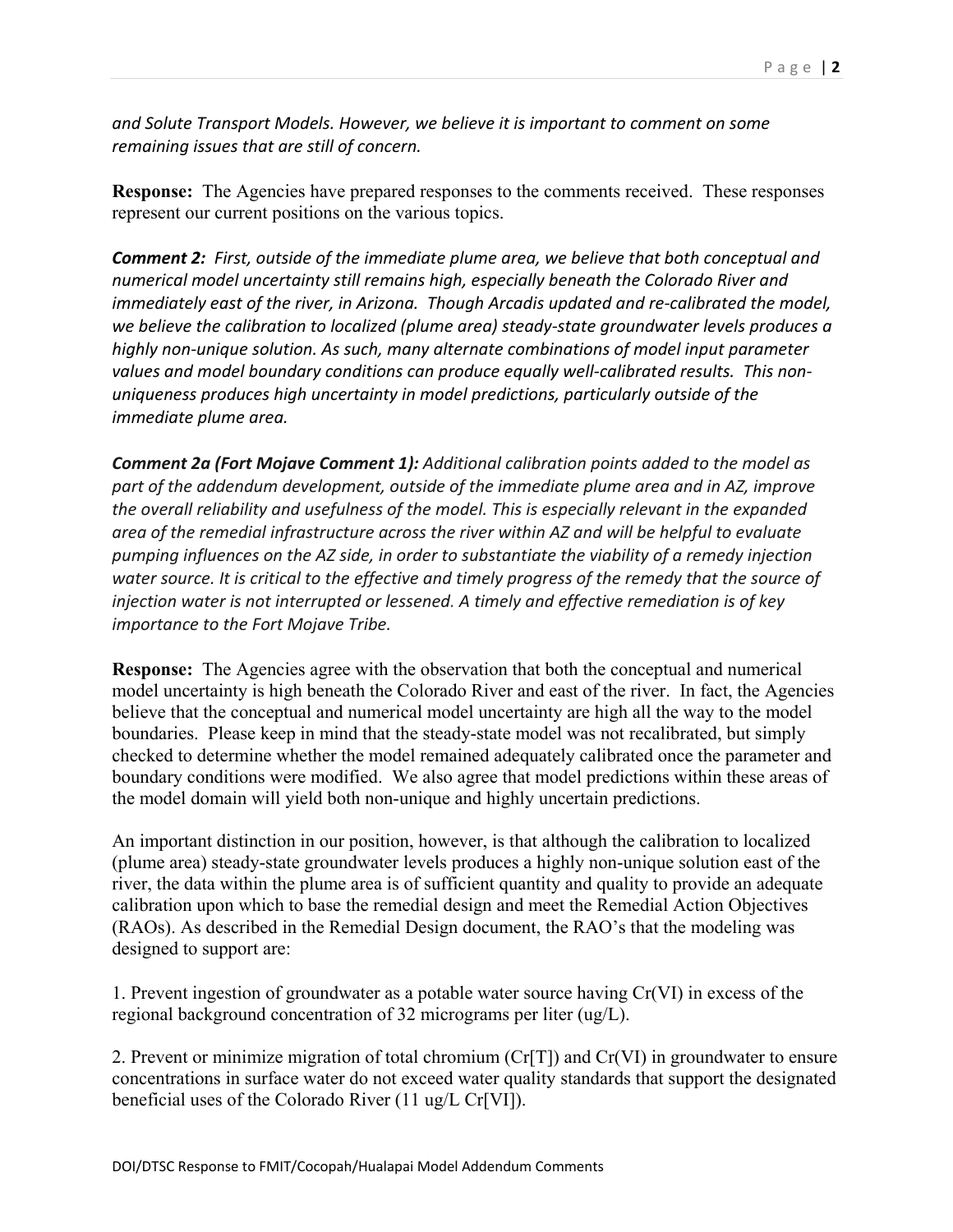3. Reduce the mass of Cr(T) and Cr(VI) in groundwater at the site to achieve compliance with the applicable or relevant and appropriate requirements (ARARs) in groundwater. This RAO will be achieved through the cleanup goal of the regional background concentration of 32 ug/L of Cr(VI).

4. Ensure that the geographic location of the target remediation area does not permanently expand following completion of the remedial action.

The intent of the RAOs are to set the priorities in order to focus project resources. As indicated in the Agencies October 4, 2016 Modeling Directives (p. 2), Dr. Prucha noted that "an updated evaluation for siting MW-X/MW-Y is still missing." He did indicate, however, that his "major concerns would not significantly impact the remedial design and operation since the model predictions within the remedial design area are based on substantially more data." As further explained in the Agencies Directive, "the overall purpose of the groundwater model continues to be the evaluation of the subsurface flow conditions in support of remedy design and operation." Furthermore, the Agencies also believe that to reduce the model predictive uncertainties and nonuniqueness of the solution, additional water level elevation data would be needed from the area immediately east of the Colorado River in Arizona. Please note that any additional project related Arizona data, including water level data, would become available for incorporation into a model update. As indicated in Section 3.1.5 of the 100% Design document, the groundwater flow and solute transport model will be updated annually during remedy well installation and testing.

*Comment 3: Despite the high predictive uncertainties inherent in the model, we continue to believe that the model can and should be used to address several remaining concerns that the Tribes have raised for several years. In particular, we feel strongly that the model needs to be sufficiently accurate and robust to be able to address various conceivable scenarios and contingencies as have been expressed during the course of our technical discussions.* 

**Response:** Comment 1 states that "…*outside of the immediate plume area, we believe that both conceptual and numerical model uncertainty still remains high…"* presumably, the reason that the reviewers believe that the conceptual and numerical model uncertainty is lower *inside* of the plume area is because there is substantially more data available to calibrate the model—thereby leading to a more unique solution. It is therefore, unclear to the Agencies how the high conceptual and numerical model uncertainties that exist east of the river can be reduced without collecting additional data. It is our position that uncertainty and sensitivity analysis alone are insufficient to build a robust model with the accuracy required to address the scenarios and contingencies outlined by the reviewers in later comments.

*Comment 4 - Potential for Arizona Groundwater Contamination. Given high model uncertainty outside the existing plume area, what is the potential for contamination of Arizona groundwater? What is the maximum possible magnitude and extent of contamination in Arizona? This is a sensitive cultural area for one or more Tribes and has been determined eligible as a Traditional Cultural Property (TCP) by BLM and Arizona SHPO, which are in the process of setting a boundary that includes this area (MW-X and MW-Y). We believe the updated model can easily be used to evaluate the potential for Arizona groundwater*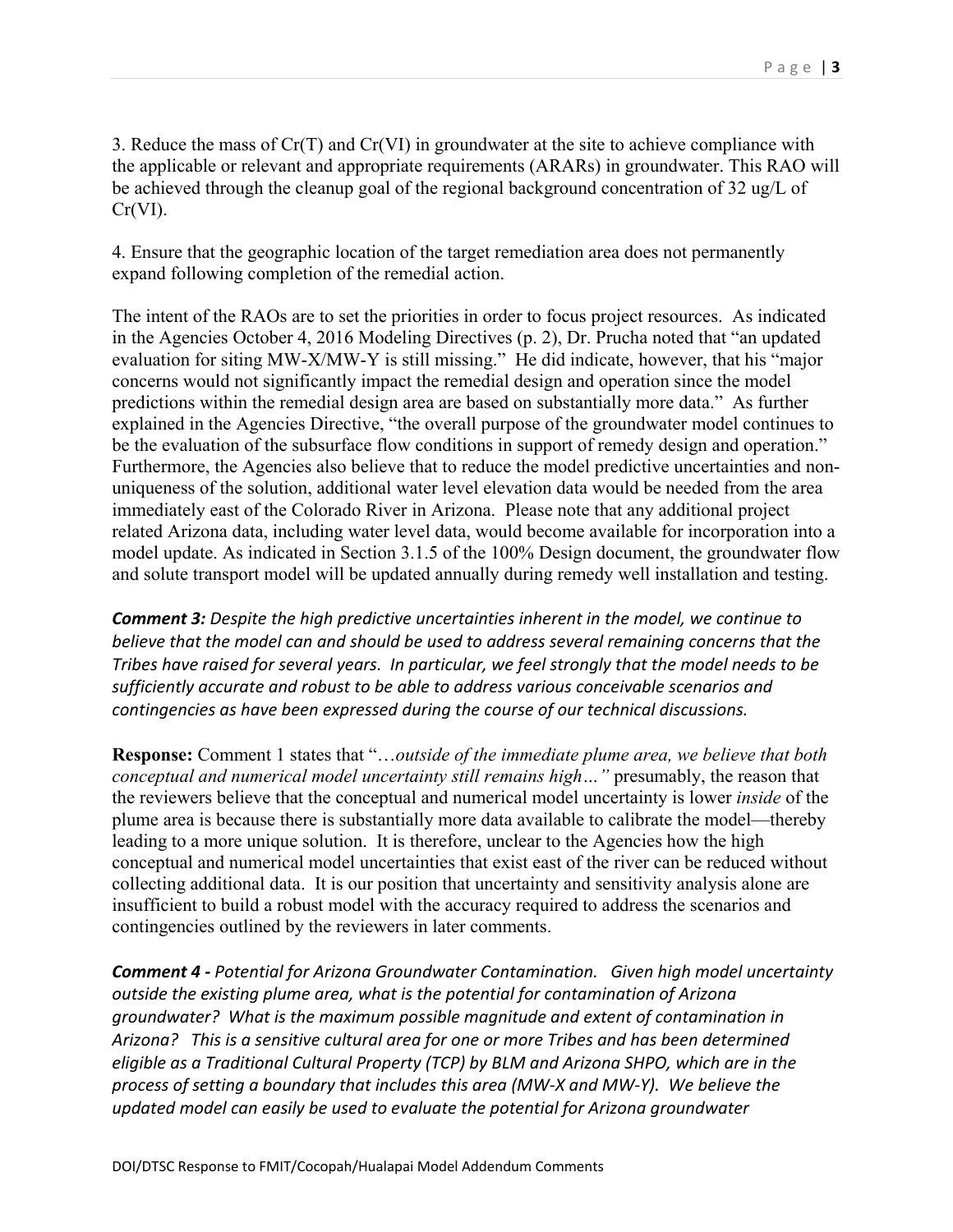## *contamination.*

**Response:** This comment emphasizes that the model has a high predictive uncertainty outside of the existing plume area, but also asserts that the updated model can easily be used to evaluate the potential for Arizona groundwater contamination. It is difficult for the Agencies to reconcile these contradictory claims in order to reach the same conclusion. It is the Agencies position that there is currently too much inherent uncertainty in the model predictions east of the river to draw reliable conclusions regarding contaminant transport over that same area.

*Comment 5: What are Agency plans if contamination occurs? Should Arizona groundwater become contaminated, it would be clear that the California remediation wells (i.e., riverbank extraction wells) will have failed to contain the plume under currently proposed operations, a key Remedial Action Objective (RAO).*

**Response:** Volume 3 of the Operations and Maintenance Manual (OMM) describes detailed contingency plans in the event unacceptable migration of chromium and/or by products (see Table 2.1-1) are encountered. Operational changes would be made to adjust extraction and/or injection rates as well as substrate dosing to rectify the issue and bring the remedial system back to expected operational parameters. In the unlikely event that these adjustments are ineffective, additional provisional or contingent extraction wells could also be installed as identified in the remedial design.

## *Comment 6: We believe the model can also be used to evaluate mitigation of impacted Arizona groundwater, and to demonstrate the infeasibility of attempting to*

• *6a) draw back contaminated groundwater from Arizona to California, using for example, the existing California riverbank extraction wells.*

**Response:** The Agencies agree that the model can be (and has been) used to evaluate the remedial effectiveness on contaminated groundwater that may migrate east beyond the existing riverbank extraction wells. Current modeling runs indicate that it is feasible to contain the plume and/or byproducts via hydraulic capture to the east of the riverbank extraction wells. Monitoring wells will be in place to confirm capture and model predictions. To enhance this type of capture zone analysis, however, we believe that additional groundwater elevation data is required east of the riverbank extraction wells. Data will be collected as part of the remedy from the minimal number of wells planned in Arizona and can be used to refine the model.

• *6b) If Arizona groundwater becomes contaminated, we are concerned that another investigation and characterization, followed by remediation would then be required, resulting in further negative impacts to the TCP.* 

**Response:** The Agencies understand this concern. In the event that the system is not working as intended, mitigation plans have been developed to rectify the unacceptable migration of chromium and/or by products. See Vol. 3 of the Remedial Design OMM. Also, drastic adverse impacts to water in Arizona is not anticipated since a robust groundwater monitoring program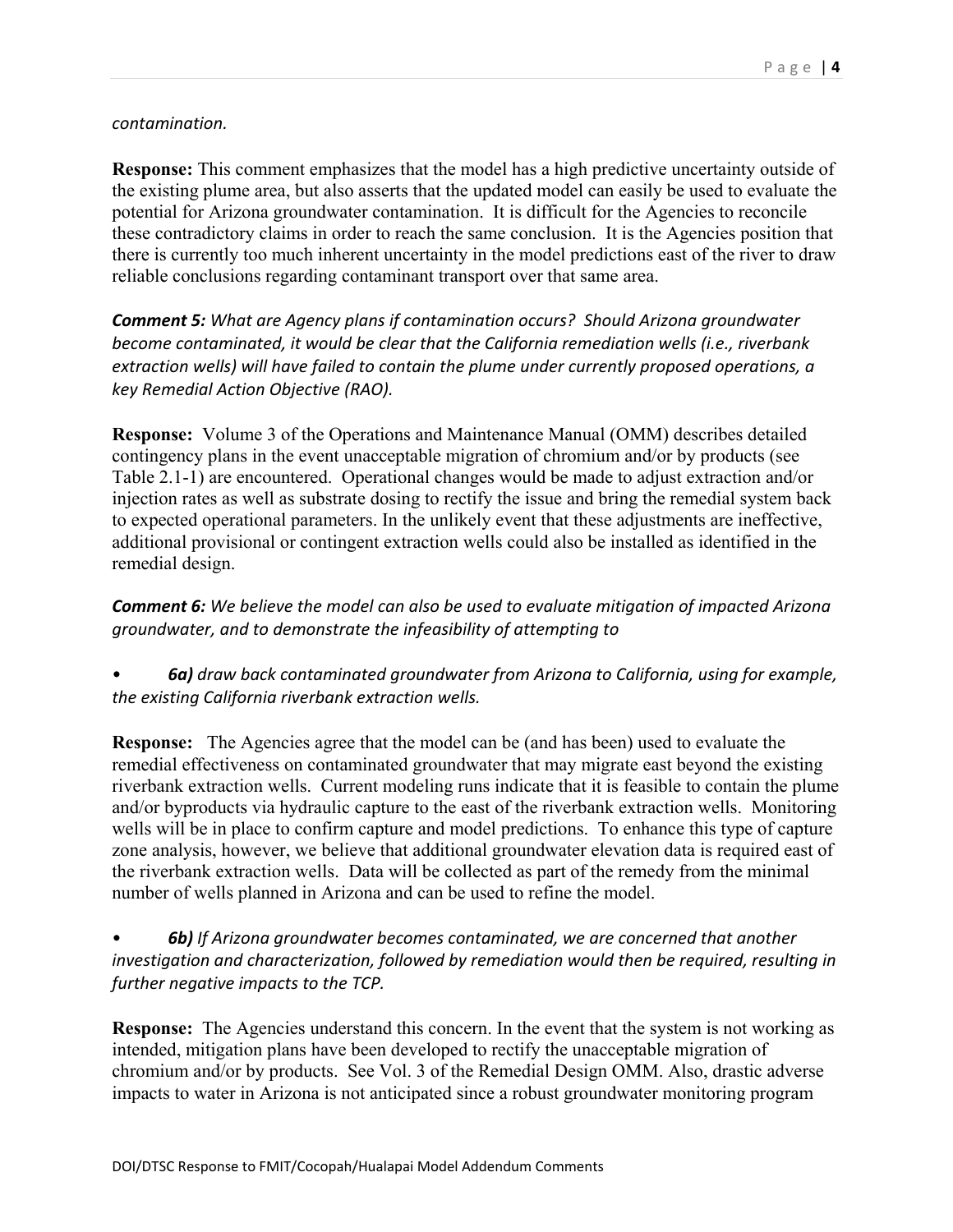will continue to be implemented throughout active remedy operations and even years after the active remedy is shut down.

• *6c) How many more wells than currently planned in the 100% Basis of Design Report could be required in the worst case in both Arizona and California?*

**Response:** The Agencies agree with previous Tribal comments regarding the high uncertainty associated with the model predictions east of the Colorado River. The Agencies also believe that without the model being calibrated to additional data collected east of the Colorado River, model predictions requiring the specificity desired by the comment will be unreliable and worst-case estimates would not be meaningful.

• *6d) What would be the anticipated locations of these wells? We are very concerned that, once constructed and operational, project-momentum will override the long-standing protocol not to place wells in our culturally-sensitive areas.* 

• *6d(2) (Fort Mojave Comment 4): The Fort Mojave Tribe continues to have a strong preference for having NO additional construction or well installations as the remediation progresses. The impact of the remedial construction as currently designed -the November 2015 100% Basis of Design Report and the 2015 Errata, is huge, and any further elements (wells or other infrastructure -and especially the up to 25% increase in remedy infrastructure identified as part of the Draft SEIR Future Activities Allowance) added to this project are unacceptable. Proper use of the digital model, when augmented with the additional data which will be collected during the installation and initial operation of the remedy should provide a key, valuable tool to understanding the natural system, and ensuring efficient implementation of a remedial design that already has significant flexibility and expansion elements built in.* 

**Response:** Based on our current understanding of where additional data should be collected in order to better understand and monitor the system, X and Y locations have been proposed. The Agencies believe that we have demonstrated, and are committed to continue considering culturally-sensitive areas as an integral component of decision making. In fact, the Agencies believe that it is very important to balance the model predictive capability against data requirements. As aptly pointed out by Dr. Prucha, the reason model predictions within the plume area are adequate to base a remedial design is because there is substantially more data in the plume area. In our opinion, it would take significantly more data east of the river to adequately calibrate the model to reliably address many of the concerns raised in the comments that follow. Nevertheless, the Agencies are not pursuing additional wells out of respect and concerns raised by the Tribes.

• *6e) Maximum Project Duration. If contamination occurs in Arizona, PG&E will likely reduce Arizona freshwater pumping and reduce IRL freshwater injection, thereby reducing the enhanced "flushing" gradient, intended to reduce overall treatment time. As a result, remedy duration would likely increase considerably beyond 30 years. Under these circumstances, how long would the system need to be operated to achieve remedy goals? The duration of remediation system operation has not been adequately considered, but should be using the*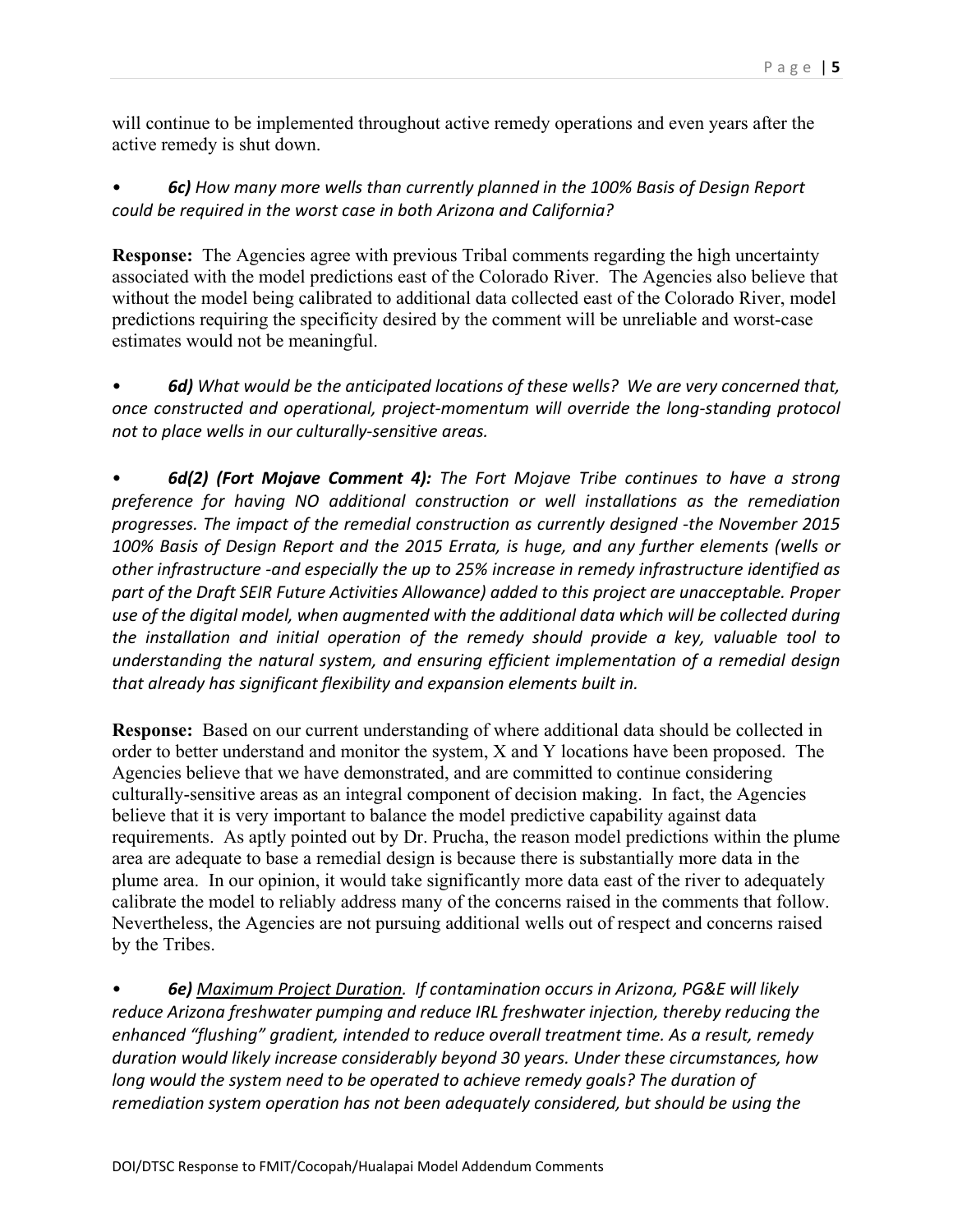*updated model. Scenarios ranging from minimal reductions in Arizona pumping and IRL injection to the complete elimination of such should be considered.*

**Response:** Prior to implementing mitigation measures, the cause for the failure would first have to be identified. It could be that no adjustments to pumping/injection rates are required and only refinements to the carbon dosing are necessary. The Agencies recognize that, ignoring hydrogeological and other uncertainties, there are conditions that, if left unmitigated, could lead to longer than estimated remediation times. After one or two years of system operation and monitoring there should be additional information to more reliably predict the fate and transport of the contaminants in order to more reliably estimate remediation times and undertake mitigation measures, if necessary. To best ensure contamination does not arrive in Arizona, the groundwater monitoring system will be assessed to ensure potential concerns are identified and appropriate actions are taken in a timely manner.

• *6f) Maximum Number and Location of Future Wells. Given the high uncertainty in model predictions:* 

**Response:** Our position is that the model predictions are not sufficiently reliable to identify the maximum number or locations of future wells. While we believe the model could be improved in Arizona by installing many more wells, it is counter to Tribal concerns regarding cultural sensitivity of the area.

In light of these concerns, the Tribes recommend that the following actions be taken as the Topock Groundwater Remediation Project proceeds:

• *Comment 7: Uncertainty Analysis. We continue to believe an uncertainty analysis should be performed now to address our immediate concerns, particularly an analysis that evaluates conceptual parameter and boundary condition uncertainty in model predictions. At the June 2017 TWG meeting, the Tribes referenced the Santa Susana – Ventura County (Boeing, NASA, DoE) project in California, a similar high profile environmental site with DTSC oversight that is conducting such a predictive uncertainty analyses. Effects of major changes to model boundary conditions and hydraulic properties on predictions (and calibration), should be evaluated as described in ASTM D 5611 – 94 (2016).* 

**Response:** It is unclear to the Agencies how an uncertainty analysis could be effective in addressing the Tribes concerns regarding very specific modeling objectives (e.g., number and location of wells, longest possible remediation times). With respect to the uncertainty analysis at Santa Susana, the analyses were designed to test competing hypotheses as to how a hydrologic feature or assignment of parameters would impact model forecasts. For example, at Santa Susana there were questions regarding assumptions pertaining to whether faults behaved as conduits or flow barriers and whether the fresh groundwater flow system was shallow or deep. Alternate conceptual models with a similar level of fit to the calibration of the base case model were considered plausible and included in the uncertainty analysis. These alternative conceptualizations were thought to result in important differences in Darcy fluxes and/or groundwater flow directions. It is also essential to recognize that the Santa Susana uncertainty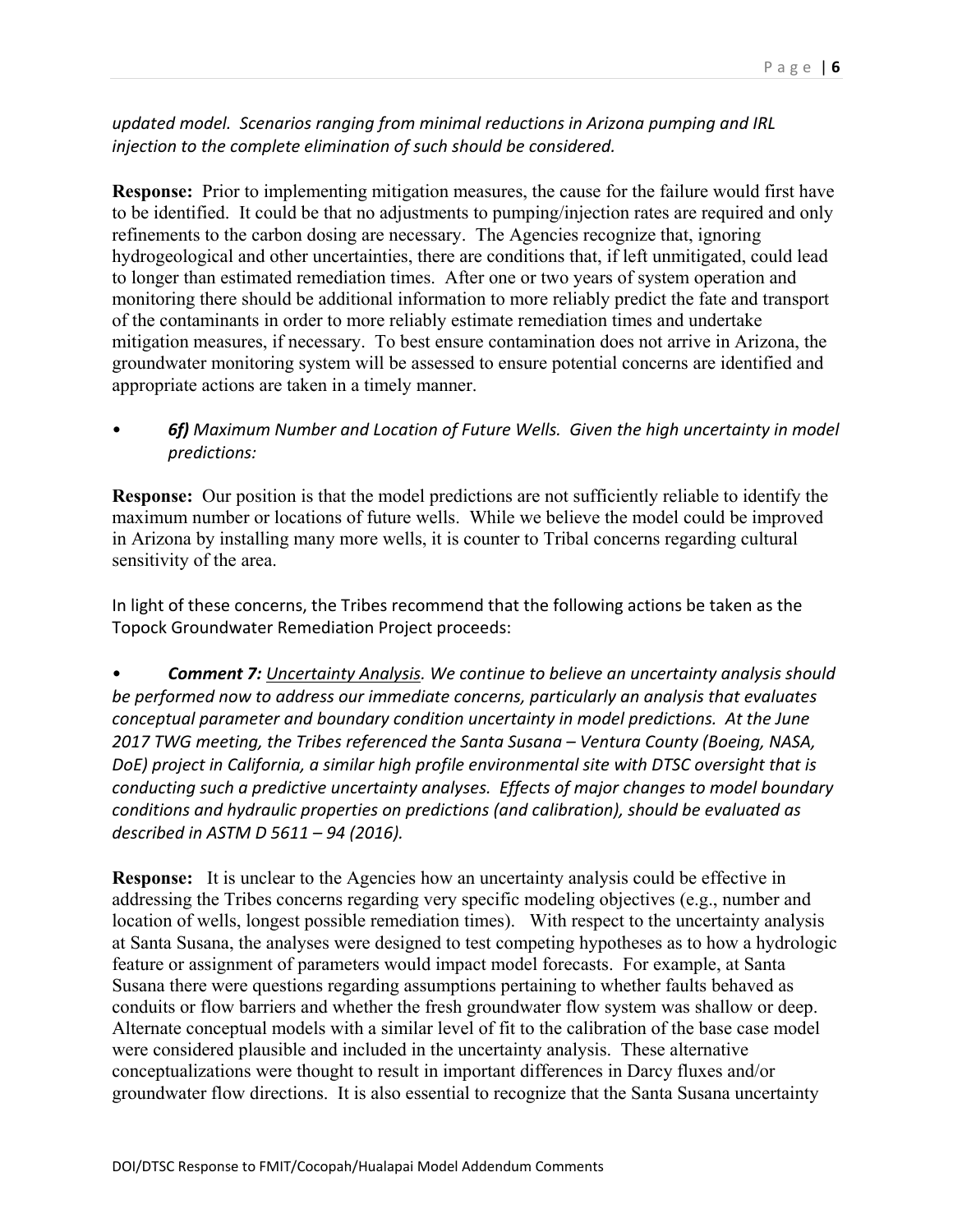analysis was performed after a robust data set was amassed before testing the alternative conceptual models.

At Topock, the Agencies are unaware of alternative conceptual models of the conceptual parameter or boundary conditions that would potentially result in important differences in Darcy fluxes and/or groundwater flow directions from the existing calibrated model over those areas of significance. The Agencies recognize that the nature of the model boundaries and parameter distributions east of the river are uncertain, and that the few existing calibration points over that area could be equally matched with any number of combinations of hydraulic gradients, transmissivities and fluxes. In our opinion, however, these are not the types of alternative conceptualizations that can fundamentally alter our understanding of system behavior. Furthermore, with so few data calibration points the optimization solution used to test the alternative conceptual models would become intractable or open ended, which is one of the reasons why the conceptual model testing at Santa Susana will be performed after the RI. It is our position that uncertainty analysis performed without adequate calibration data leads to too many possible outcomes and will not adequately narrow down feasible alternative conceptual models. However, if for some reason the remedial system does not perform as expected, and the deficiency could be explained by alternative conceptualizations, the Agencies are open to further investigating the implications of conceptual model uncertainty.

*Comment 8: Model Calibration/Demonstrate Unique Solution. Though the model has been updated and now incorporates more appropriate boundary conditions (i.e., river cells, ET rates, ET locations, Sacramento or Warm Springs Wash inputs, etc.), we strongly feel that a unique calibration solution needs to be clearly demonstrated. In particular, the model needs to be calibrated to more regional data outside the plume area. Standard modeling protocol requires that modelers show how the final set of parameters and boundary conditions produce the best calibration over the entire model area. The recently observed lack of change in mean local calibration performance (mean residuals) only confirms that the solution is non-unique, and/or the riverbed conductance, which controls flux between river and aquifer, is set far too high, effectively isolating the remediation system performance from the rest of the model domain.* 

*Comment 8a (Fort Mojave Comment 2): The project schedule now permits PG&E and Arcadis to further investigate the numerous regional calibration points that were rejected as part of the Addendum development. Possibly, some of these points could be used for future calibration, for example, by filling in data gaps on pumping rates, by verifying elevations, etc. Also, calibration statistics pertaining to the regional calibration alone have not been, but should be developed going forward.*

*Comment 8b (Fort Mojave Comment 5): The Fort Mojave Tribe encourages the Agencies, PG&E and the Arcadis modelers to recognize that the model and the project, along with its impacts, extend well beyond the site vicinity. Such recognition does not appear to presently exist, based on statements in the last paragraph of Addendum Section 2.2 (Directive 2).* 

**Response:** The Agencies recognize that the Tribes believe that the area known as Topock, and specifically the immediate Project area, is part of a broader cultural landscape. It is the Agencies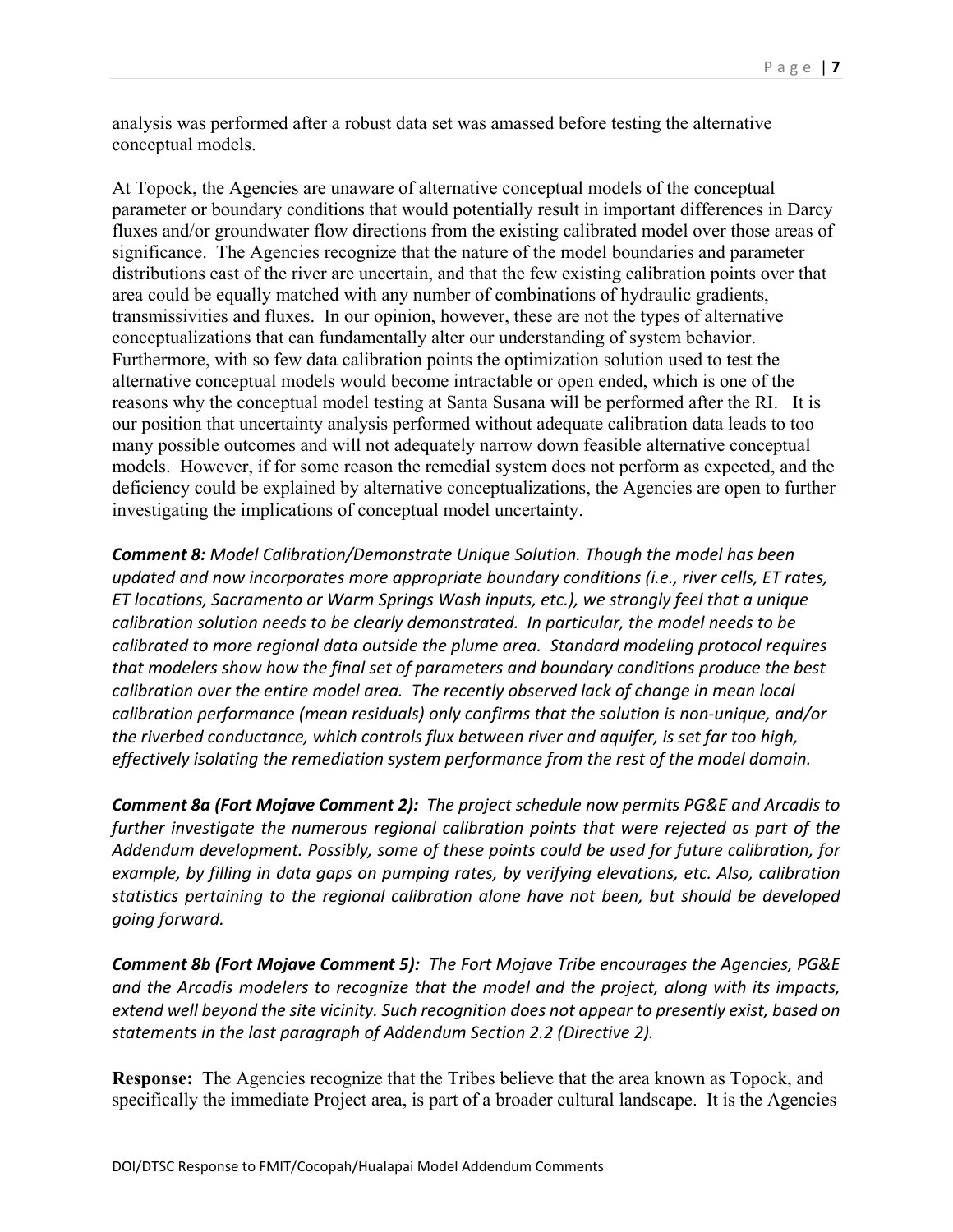position that a truly unique solution will never be demonstrated by this model largely due to the complex physical and chemical processes existing over large areas. The quality of the regional calibration data set outside of the plume area is very poor. The wells where regional water-level data is available were not constructed as monitoring wells. For most of these wells, the depths, screened intervals, top of casing elevations and pumping schedules are not well known. It is our opinion, that the current and any future calibration to these data would provide little more than a general understanding of flow directions. Calibration to water-level data alone without independently measured stresses (e.g., pumping) placed on the system will never yield a unique calibration. Only very general information on regional pumping is available. It is also the Agencies opinion that standard modeling protocol was followed and gave greater weight to the model calibration over the region of most interest (i.e., plume area). The Agencies believe that the model solution is non-unique, and that additional calibration data will become available at system start up and subsequent monitoring. We also understand that the riverbed conductance is one of the most important parameters with respect to how the remedial system will perform. The transient calibration was designed to narrow down the range of the riverbed conductance although it is still uncertain. It is difficult for us to conclude, however, that the conductance is set far too high based on the results of the recent changes to the boundary conditions, river cells etc. During model calibration, the optimizer (i.e., PEST) will attempt to minimize the errors over where there is measured data. Since the data is concentrated within the plume and west of the river, the model should always provide a good match in that area and not change very much from simulation to simulation. Therefore, it is not surprising that changes to the boundaries and stream/ET nodes east of river had little effect on the overall calibration. Once more data is available during system startup and from the eastern side of the river it will be easier to assess how well river leakance is being simulated. Finally, if the model was found to be overpredicting the leakance from the river it is also underpredicting the capture zone and the actual remedial system would perform better than predicted by the model.

*Comment 9: Model Calibration/Historical Plume Development. We strongly feel that the recently updated and re-calibrated model should have its performance and credibility demonstrated by reproducing historical plume development, exactly as done previously for earlier model versions by CH2M Hill. This would help confirm that the solution is indeed unique within the remediation area. If it cannot reproduce the historical plume like before, we would find it difficult to believe future fate and transport predictions during remedy operation. We also believe that calibration should include fate / transport calibration. Nearly 10 years of system performance data for IM-3 and total mass removal and concentration trends are available.* 

**Response:** The Agencies do not believe that calibration to the historical plume data (circa 1950s through 1990s) would provide a sufficient basis upon which future plume behavior could be reliably predicted. The historical data calibration dataset is sparse and unreliable and the past factors controlling plume movement would be different than current and future conditions. There are so many assumptions that would need to be made to address the uncertainties regarding historical pumping rates, groundwater flow directions, and river stages, that any conclusions would be very subjective.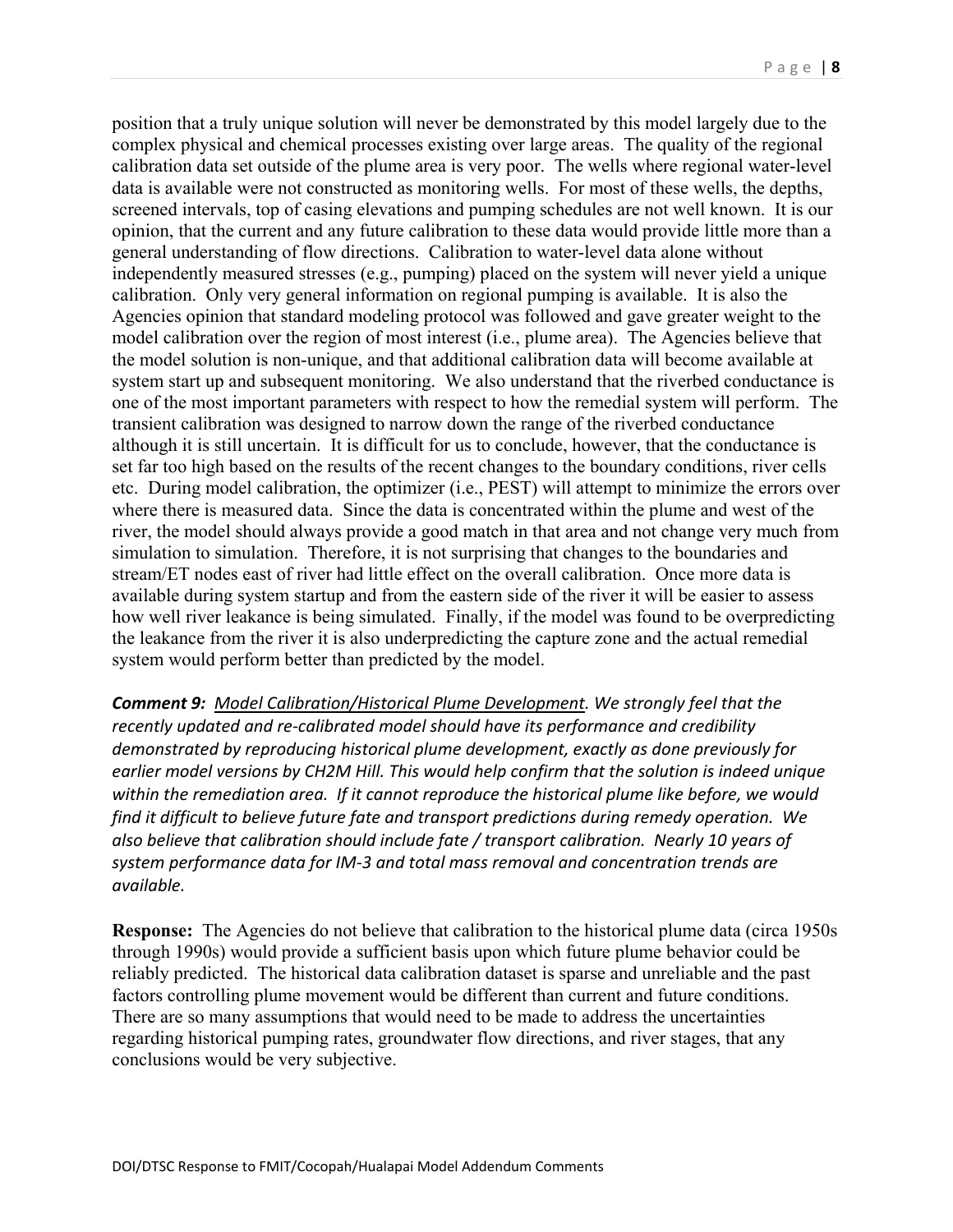The IM-3 data was used to assist in the flow model calibration and to estimate effective porosities. The Agencies agree that it would be worthwhile to revisit additional transport calibration to the IM-3 data, however, the Agencies do not believe that additional transport calibration is necessary at this time to support remedial design. As noted in response to Comment 2, the fate and transport model will be recalibrated during the first year of startup and operation of the recovery system. It is the Agencies opinion, that this would also be the best time to perform a more comprehensive transport calibration to IM-3 data since there will be significantly more data available to calibrate both the flow and transport models.

*Comment 10: River-Aquifer Flow. Riverbed conductance is a critical calibration model parameter that we believe strongly governs existing flows between California and Arizona, beneath the river and more so during remedy operation. We are unaware of any field data to support assigning uniform values assigned to this parameter throughout the model, which makes the parameter highly uncertain. Although lower conductance values were assigned in lower velocity areas like Topock Marsh/Bay based on our recommendations, values throughout the model and especially within the River could easily be further reduced. We are concerned that over-specification of conductance values, which the non-unique calibration appears insensitive to, will under-predict future groundwater transport of contaminants from California to Arizona during remedy operation. We believe this requires further evaluation and efforts should be made to base model values on field measurements, for example using shallow piezometers in Colorado River and Topock Marsh areas.*

**Response:** The Agencies agree with this overall assessment that; the model predictions are very sensitive to river-conductance; river-conductance values are very uncertain and the values need to be further substantiated and/or refined with field measurements of water-level response east of the river during system startup and operation. We do not believe, however, that this is the time to perform additional field investigations to further evaluate this parameter. The calibration to transient conditions should have helped to narrow the range of the conductance. Additional aquifer response information, under greater pumping stresses, will become available once the remedial system is turned on. We also believe that if the remedial system does not perform as expected and a better understanding of riverbed conductance would assist in rectifying the problem, additional investigation may then be warranted.

*Comment 11. Independent Peer Review. The Agencies should consider conducting an external independent model peer review by a noted modeler with extensive expertise in calibration and uncertainty analyses. The TRC can provide names of experts external to the project who could provide unbiased industry-standard assessment of model calibration and predictions.* 

**Response:** The Agencies position is that the modeling has followed industry standards, and that the independent review provided by TRC and DOI has resulted in a model that can reliably meet the RAO's as intended.

*Comment 12: We understand the interest in expediency to complete modeling and obtain Agency approval of the 100% Basis of Design Report. We do not believe that implementing our recommendations would hold up the approval, but we do request the following:*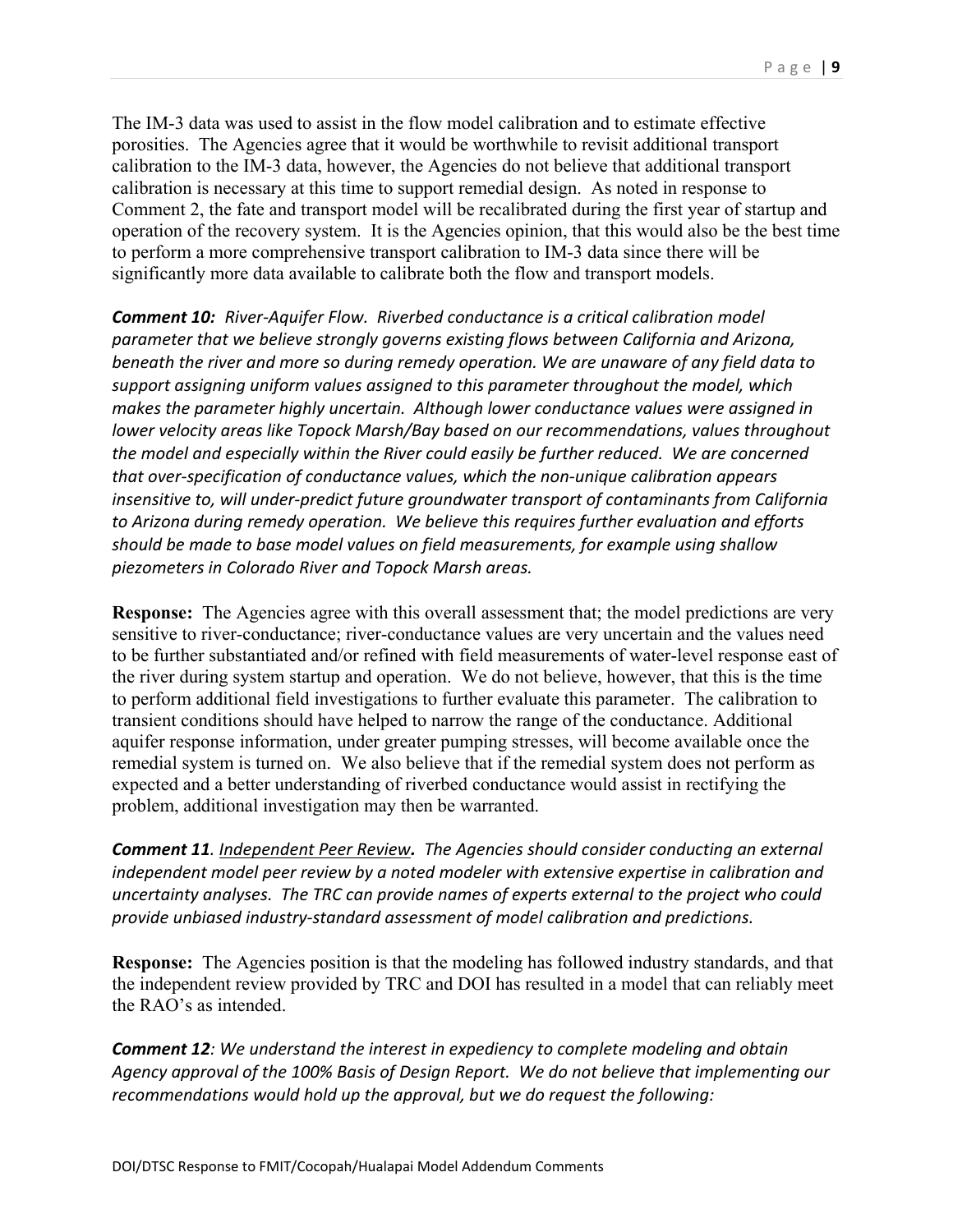• *Comment 12a. Implement our above recommendations now. These actions can be addressed during the interim period and prior to construction and startup.*

**Response:** The Agencies believe that any additional substantive modeling work should not be conducted until additional information is available from the system startup and operation. Please see responses to individual comments for further clarification.

• *Comment 12b. Continue the modeling sub-group meetings to permit sustained involvement of Tribes and Stakeholders towards addressing our concerns.*

**Response:** The Agencies are amenable to continuing to address the Tribes and Stakeholders questions and concerns within the context of the modeling that has already been performed. Once additional data become available at system startup and further modeling is performed, the Tribes and Stakeholders will have more opportunities to participate.

• *Comment 12c. Provide updated model input files upon request by interested Tribes and Stakeholders. This would permit us to fully understand how the system behaves and how it will be impacted by the remedy operations, rather than relying on overly-simplified graphics and tables that we do not believe adequately convey the complexity of the natural system or the planned remediation system.* 

**Response:** As has been the case in the past, all modeling files created in the future will be made available for review to the Tribes and Stakeholders.

*Comment 13. We greatly appreciate the creation of the modeling sub-committee as a working forum. This forum provided an opportunity for technical interaction among the Tribes, Stakeholders, and the Agencies with PG&E and its consultants. This forum offered the chance to provide and receive feedback and input regarding the ongoing model revision effort in real time and to provide recommendations on how to best proceed with the modeling. This is the type of working relationship the Tribes have been asking for throughout the remedy design process, and we believe this serves as a model for and demonstration of the success that can be realized through such collaborative fora.* 

*Comment 13a (Fort Mojave 3): Tribal involvement should be maintained in periodic updates and data additions to the model. Specifically, the Modeling Subgroup should be relied upon during periodic updates to discuss and review new data and potential ways in which the model might be used to maintain remedial progress, maximize the utilization of the infrastructure, and minimize the project duration. As noted in the report:* 

*"During installation and implementation of the remedial system, the additional hydrogeologic and groundwater quality data that will be generated can be utilized to*  update the groundwater flow and transport models and to further improve their *effectiveness as tools for understanding site conditions and optimizing remedy*